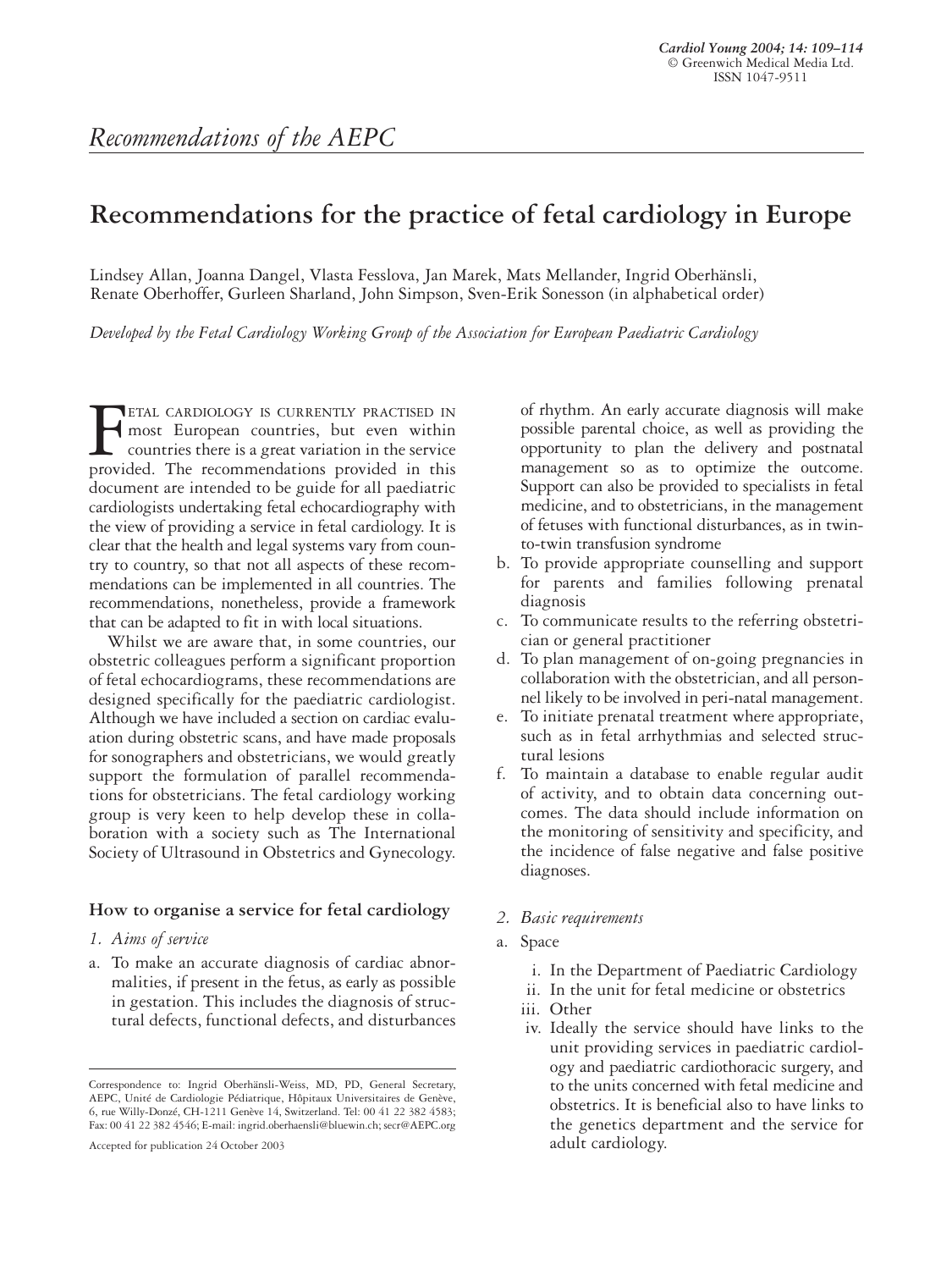- b. Equipment: High resolution equipment will allow earlier and more accurate diagnosis and also quicker evaluation
	- i. Similar to requirements for paediatric echocardiography
	- ii. 3.5, 5.0 and 7.5 MHz transducers
	- iii. The availability of an obstetric probe is beneficial
	- iv. M-mode, pulsed wave and continuous wave Doppler and colour flow
	- v. Transvaginal probes may be a desirable addition if very early scans are undertaken. They are more likely to be used, however, in a fetal medicine unit where appropriately trained staff and more private scanning conditions are available.
- c. Database
- d. Facilities for the storage of videotape or digital recording of all scans at least until the outcome has been confirmed, preferably much longer depending on the legal requirements in each country.
- *3. Staff*
- a. Medical staff
	- i. Staff at consultant grade, and trained in fetal echocardiography, must be available to check scans as necessary, and oversee all problems.
- b. Other staff who scan under supervision of consultant
	- i. Sonographers
	- ii. Nurse practitioners
	- iii. Doctors in training.
- c. Administrative staff to make appointments and help collect data
- d. A nurse/counsellor to provide help and support to families.
- *4. How many scans need to be performed to maintain a service at an adequate level within the unit?*
- a. 250–500 normal studies each year
- b. Approximately 50 abnormalities each year.
- *5. At what stage should scans be performed?*
- a. The earlier the better but all early scans should have a further scan between the 18th and 20th weeks of gestation. If a termination is discussed because of an early diagnosis, and a repeat scan therefore is not possible, peer review of the findings is desirable
- b. Between the 13th and 14th weeks in selected cases
- c. Between the 18th and 20th weeks in the majority
- d. Whenever referred, if later than 20 weeks.

#### **Counselling for prenatal diagnosis of cardiac disease**

- *1. Before the scan*
	- a. Make sure parents have understood why they have been referred for the scan
	- b. Explain the implications of the scan
	- c. Explain what can and cannot be detected
	- d. Ensure parents want to know if there is a problem.
- *2. After diagnosis of a problem*
	- a. Move parents out of the scanning room into a separate room for counselling
	- b. Counsel parents in the presence of the counsellor or nurse practitioner, or some other medical person
	- c. Document the proceeding of the counselling session.
- *3. Who should counsel parents for fetal congenital cardiac disease?*
	- a. A paediatric or fetal cardiologist must be involved
	- b. Counselling can be done in conjunction with the obstetrician, or an expert in fetal medicine, or a geneticist, neonatologist, or paediatric cardiac surgeon, but remember that it is inappropriate and insensitive to have too many people in the room
	- c. It is beneficial to have the involvement of a nurse, counsellor, or midwife.
- *4. After giving parents information about the cardiac problem*
	- a. Allow parents time for questions, to express grief, and to be left alone if desired
	- b. Give parents written information to take away, including contact numbers and information about relevant support groups
	- c. Make appropriate arrangements for follow-up
	- d. Refer to the fetal medicine unit for consideration of karyotyping
	- e. Communicate with the local hospital and general practitioner.
- *5. In cases of termination of pregnancy*
	- a. Autopsy
		- i. Correlate the findings at autopsy with those from the echocardiographic study
		- ii. In case no autopsy has taken place, ensure that a video recording of the scan is retained, which can be validated by an experienced colleague if necessary.
	- b. Post-termination counselling.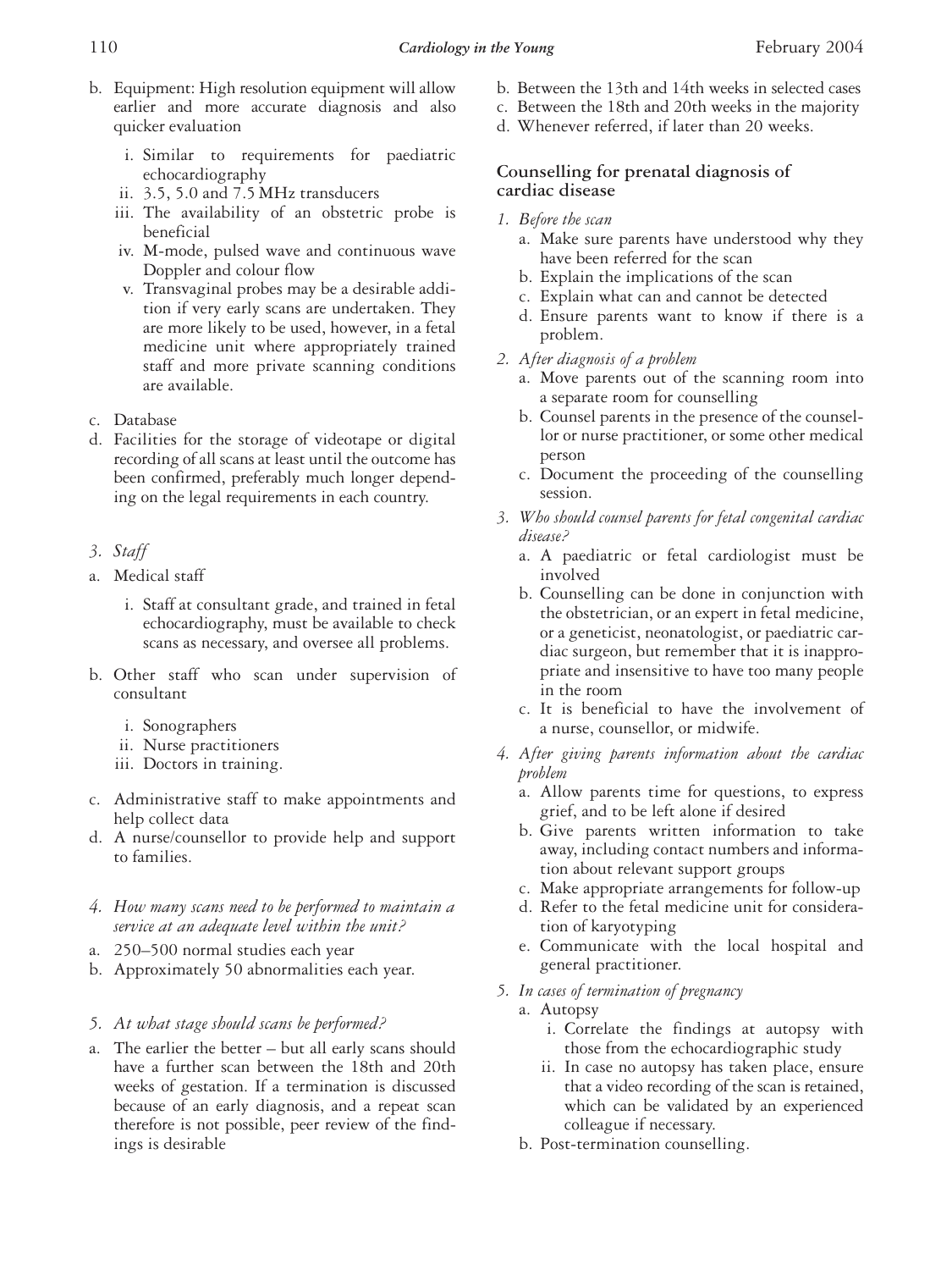- *6. In continuing pregnancies*
	- a. Counsel after each subsequent scan
	- b. Make appropriate arrangements for delivery
	- c. Make appropriate appointments for the parents to see other personnel, such as the paediatric cardiac surgeon, neonataologist, geneticist, or to speak with other parents.

## **Indications for referral for fetal echocardiography**

- *1. Maternal indications*
- a. Maternal metabolic disorders, especially if poor control in early gestation
	- i. Diabetes mellitus
	- ii. Phenylketonuria.
- b. Maternal exposure to cardiac teratogens
	- i. Anticonvulsants, retinoic acid, lithium
	- ii. Viral and other infections, such as rubella, cytomegalovirus, coxsackie, parvo, and toxoplasma.
- c. Maternal collagen disease with anti Ro/SSA and/or anti La/SSB antibodies
- d. Maternal congenital cardiac disease and familial cardiomyopathy
- e. Maternal medication with nonsteroidal antiinflammatory drugs after 25 to 30 gestational weeks.
- *2. Familial indications*
- a. Paternal congenital cardiac disease
- b. Previous child or fetus with congenital cardiac disease or congenital heart block
- c. Chromosomal anomalies, gene disorders, or syndromes with congenital cardiac disease or cardiomyopathy.
- *3. Fetal indications*
- a. Suspicion of cardiac malformation or disease during an obstetrical scan
- b. Fetal hydrops
- c. Hydrothorax
- d. Polyhydramnios
- e. Extracardiac malformation, especially:
	- i. Omphalocele
	- ii. Diaphragmatic hernia
	- iii. Duodenal atresia
	- iv. Tracheo-esophagal fistula
	- v. Cystic hygroma.
- f. Chromosomal abnormalities
- g. Nuchal translucency greater than the 99th centile for crown rump length
- h. Arrhythmias
	- i. Sustained bradycardia of less than 100 beats/min
- ii. Tachycardia, either intermittent or sustained, if greater than 180–200 beats/min
- iii. Frequent ectopic beats.
- i. Other states with a known risk for fetal heart failure:
	- i. Tumours with a large vascular supply
	- ii. Arteriovenous fistulas
	- iii. Absence of the venous duct ("ductus venosus")
	- iv. Acardiac twin
	- v. Feto-fetal transfusion syndrome
	- vi. Anaemia.
- j. Monochorionic twins because of the associated increased risk of fetal structural cardiac malformations.

## *Notes on the indications for referral*

The recommendations for referral can be implemented in different ways and to different degrees, depending on local practices and the workload of individual centers. Many obstetricians working in fetal medicine are very skilled in making both structural and functional diagnosis of the heart. Thus, in some countries, functional studies in intrauterine growth retardation, or the twin-twin transfusion syndrome, are predominantly made by obstetricians. Thus, collaboration must take place between obstetricians and paediatric cardiologists in the management of such cases.

## **What comprises a complete fetal echocardiogram**

- *A. Recommendations for the fetal cardiologist offering a referral service for fetal echocardiography for mothers at increased risk for fetal cardiac anomalies*
- 1. Normal arrangement of the aorta and inferior caval vein in the abdomen
- 2. Stomach and heart on the left side of the fetus
- 3. A normal four chamber view
	- a. Size
		- i. About one third of the thorax
			- 1. Any suspicion of abnormal size should prompt measurement of cardiothoracic ratio for comparison with normal range.
	- b. Position
		- i. Septum at an angle of about 45° to the midline.
	- c. Structure
		- i. Two atriums of approximately equal size
		- ii. Ventricular morphology
		- iii. Two ventricles having cavities of approximately equal size and mural thickness, and remembering that scans after 30 weeks do not necessarily show equal sized ventricles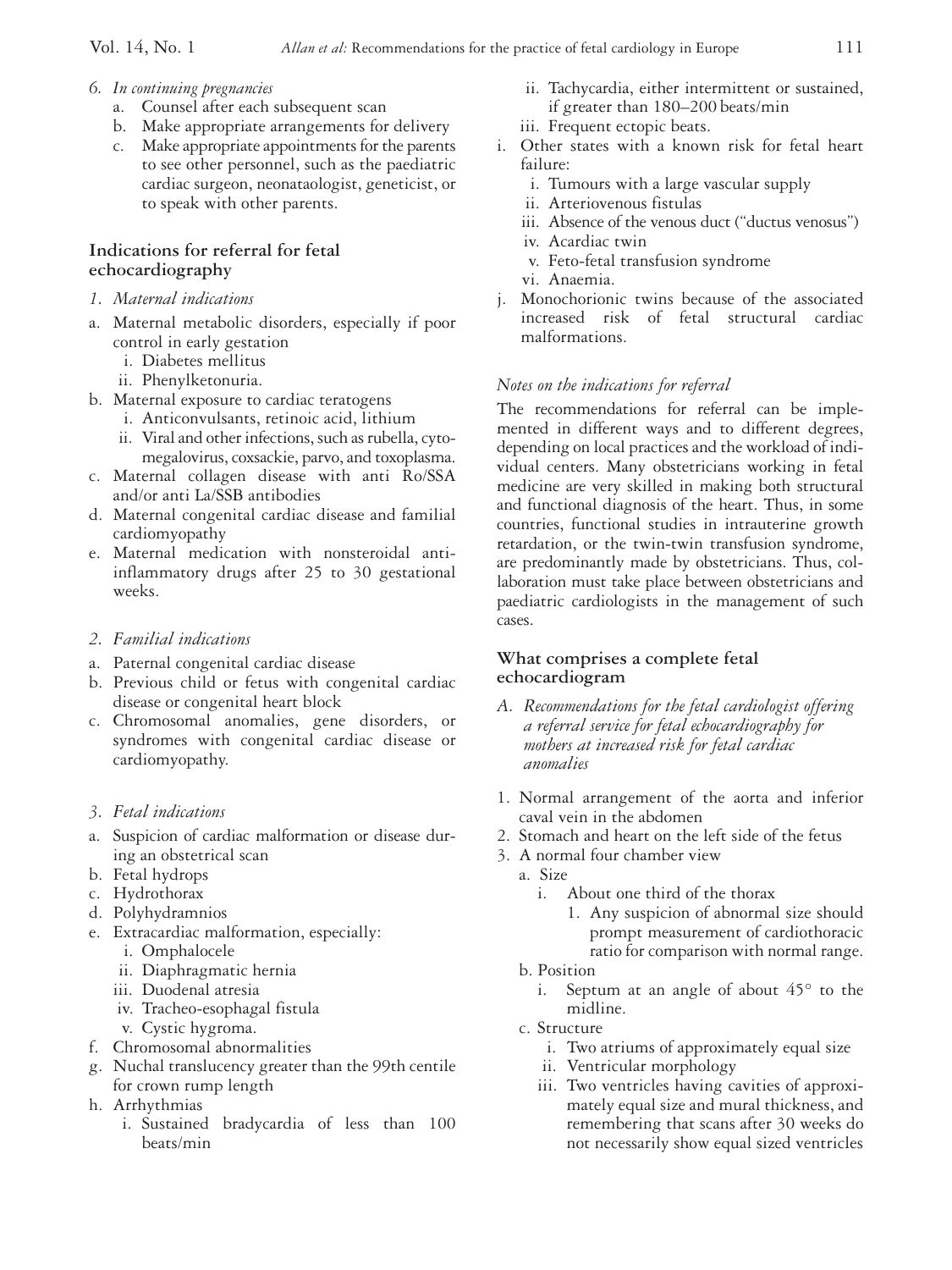- 1. Any suspicion of abnormal size should prompt measurement for comparison with normal ranges.
- iv. Two atrioventricular valves opening during diastole
- v. Intact crux of the heart, with off-set hingepoints of the atrioventricular valves
- vi. Intact ventricular septum from apex to crux and from crux to the origin of the aorta
- vii. Defect in the oval foramen ("foramen ovale") in the middle third of the atrial septum, with the flap valve in the left atrium
- viii. Pulmonary vein(s) to left atrium, with at least one vein visualized by colour flow mapping
- ix. Systemic veins connecting to the right atrium.
- d. Function
	- i. Equally well contracting ventricles.
- 4. Aortic origin from the left ventricle, with the septum continuous with the anterior wall of the aorta
- 5. Pulmonary trunk arising from the right ventricle
- 6. Pulmonary trunk slightly bigger than the aorta at 16 to 20 weeks gestation
	- a. Any suspicion of abnormal size should prompt measurement for comparison with normal ranges
- 7. Pulmonary trunk crossing over the aortic origin
- 8. At least one pulmonary artery of normal size
- 9. Arterial duct lying caudal to the transverse arch
- 10. Duct and arch of approximately equal size
	- a. Any suspicion of abnormal size should prompt measurement for comparison with normal ranges
- 11. Head and neck vessels arising from the arch
- 12. Unaliased colour flow in the appropriate direction across all four valves
	- a. If aliasing occurs at any point, pulsed Doppler should be used to obtain an exact velocity
- 13. Unaliased colour flow in the appropriate direction in the duct and aortic arch
	- a. If aliasing, pulsed Doppler should be used to obtain an exact velocity
- 14. No colour flow crossing the ventricular septum
- 15. No regurgitation evident at any valve on colour flow mapping
- 16. Normal heart rate and rhythm
	- a. If rate or rhythm are abnormal, M-mode or pulsed Doppler should be used to demonstrate the relationship between atrial and ventricular contraction.

## *B. Recommendations for cardiac evaluation during every obstetric ultrasound scan*

Although views visualising the outflow tracts are not included in this section, they are important, and anybody performing obstetric cardiac screening should have the ambition to move to the level recommended in section C as soon as possible.

- 1. Stomach and heart on the left side of the fetus
- 2. A normal four chamber view
	- a. Size
		- i. About one third of the thorax.
	- b. Position
		- i. Septum at an angle of about 45° to the midline.
	- c. Structure
		- i. Two atriums of approximately equal size
		- ii. Two ventricles having cavities of approximately equal size and mural thickness
		- iii. Two opening atrioventricular valves
		- iv. Intact crux of heart
		- v. Intact ventricular septum from apex to crux
		- vi. Defect in oval foramen in middle third of atrial septum.
	- d. Function
		- i. Equally contracting ventricles.
- *C. Recommendations for obstetricians, sonographers or radiologists who want to extend their evaluation of the heart, although not offering a specialist service*
- 1. Stomach and heart on the left side of the fetus
- 2. A normal four chamber view
	- a. Size
		- i. About one third of the thorax.
	- b. Position
		- i. Septum at an angle of about 45° to the midline.
	- c. Structure
		- i. Two atriums of approximately equal size
		- ii. Two ventricles having cavities of approximately equal size and mural thickness
		- iii. Two atrioventricular valves opening during diastole
		- iv. Intact crux of heart
		- v. Intact ventricular septum from apex to crux
		- vi. Defect in oval foramen in middle third of atrial septum.
	- d. Function
	- i. Equally contracting ventricles.
- 3. Aortic origin from left ventricle, with septum continuous with anterior wall of the aorta
- 4. Pulmonary trunk arising from right ventricle
- 5. Pulmonary trunk slightly bigger than aorta
- 6. Pulmonary trunk crossing over the aortic origin
- 7. Duct lying caudal to the transverse arch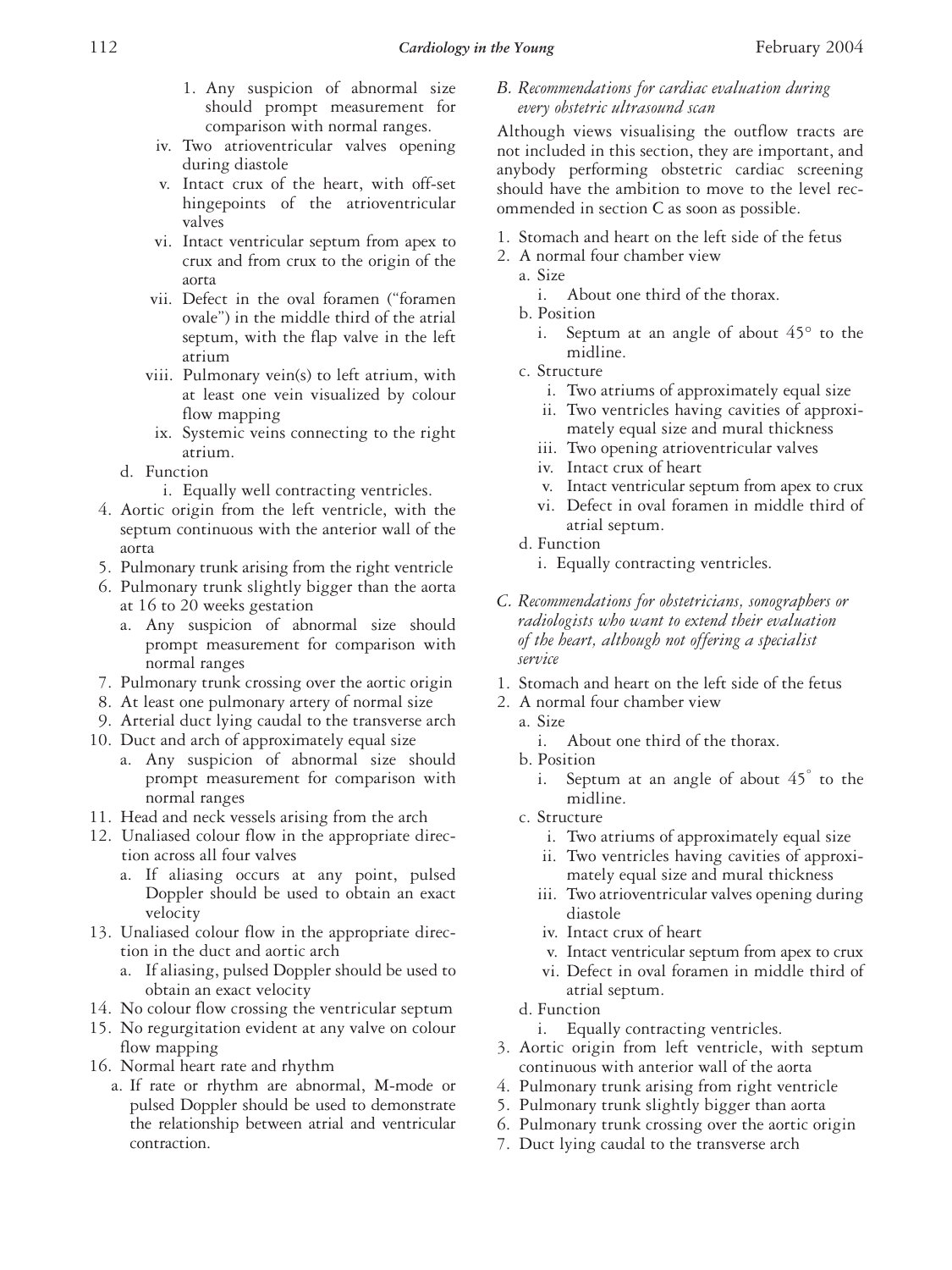- 8. Duct and arch of approximately equal size
- 9. Unaliased colour flow throughout the heart
- 10. Normal heart rate and rhythm.

## **Training in fetal cardiology**

#### *Background and specific training in fetal cardiology*

Physicians wishing to be experts in fetal cardiology must be paediatric cardiologists. On the web page of the Association for European Paediatric Cardiology (www.AEPC.org), detailed instructions for training in order to become a paediatric cardiologist has already been published. All prospective fetal cardiologists should receive training at a recognized center for fetal cardiology under the guidance and supervision of experienced fetal cardiologist(s). The end result of training should be a fetal cardiologist capable of high diagnostic accuracy, who is able to give an informed prognosis, has the requisite skills in counselling, and who recognizes the limitations of his/her own knowledge and experience. He/she should also have demonstrated effective communication with and understanding of the role of other relevant subspecialists, such as in fetal medicine, obstetrics and clinical genetics.

There will be a natural variation in the ease with which individuals will achieve this goal. Giving guidance as to the number of procedures, therefore, serves as a recommendation only, and the aim should be to achieve the goals listed above.

#### *Basic knowledge*

- 1. General knowledge of pediatric cardiology
- 2. Understanding of the physical principles of ultrasound examination:
	- a. Safety of ultrasound during fetal life
	- b. Equipment required for the different kinds of examinations, and when the equipment can be used, especially concerning scans during the first trimester.
- 3. Obstetric scans are performed and interpreted by obstetricians, but fetal cardiologists should have basic knowledge about:
	- a. How to evaluate number of fetuses, position and major fetal measurements
	- b. Markers of chromosomal and genetic disorders
	- c. Anomalies of other organs that can coexist with cardiac defects
	- d. Characteristics of the fetal cardiovascular system
		- i. Flow patterns in specific fetal vessels such as the venous and arterial ducts, the umbilical vessels, and the middle cerebral artery ii. Signs of fetal cardiac failure.
- 4. Basic knowledge in clinical genetics:
	- a. Association between fetal cardiac defects and genetic syndromes
- b. When and how the karyotype can be obtained
- c. Molecular techniques in modern genetics, and its usefulness in fetal cardiology, such as in the evaluation of 22q11 microdeletion.

## *Teaching schedule*

- 1. Performing fetal scans
	- a. At a tertiary level in the department of perinatology or fetal cardiology
	- b. At least 100 normal scans with evaluation of:
		- i. Number of fetuses
		- ii. Fetal position
		- iii. Major fetal measurements, such as biparietal diameter, femoral length, occipitofrontal diameter, cranial and abdominal circumferences
		- iv. Umbilical flow
		- v. Basic evaluation of fetal organs. The fetal cardiologist is not responsible for the diagnosis of extracardiac abnormalities but should be familiar with the normal and abnormal ultrasonic appearances of major fetal organs.
- 2. All trainees in fetal cardiology should have demonstrated competence in demonstrating normal cardiac anatomy in at least 100 fetuses without other assistance than the routine checks of scans according to the policy of the individual unit
	- a. Position of the heart b. Segmental analysis
	- c. M-mode
	- d. Color Doppler
	- e. Pulsed Doppler
	- f. Continuous wave Doppler, if necessary
	- g. Other techniques, if deemed necessary
	- h. Training should continue for the time needed by the supervising fetal cardiologist to confirm that the trainee has performed at least 100 normal fetal echoes without assistance.
- 3. Fetal echocardiography abnormal scans
	- a. Evaluation of fetal abnormalities. A minimum of 20 abnormalities should have been assessed under supervision
	- b. Evaluation of fetal abnormalities off-line A minimum of 50 cardiac abnormalities should have been evaluated from video recordings or other retrospective records. The trainee should have demonstrated diagnostic competence, documented by the supervising cardiologist
	- c. Functional abnormalities The trainee should gain experience in diagnosing arrhythmias as well as abnormal flow patterns in fetal vessels in the structurally normal heart, paying attention to interpretation and decision-making in the perinatal period.